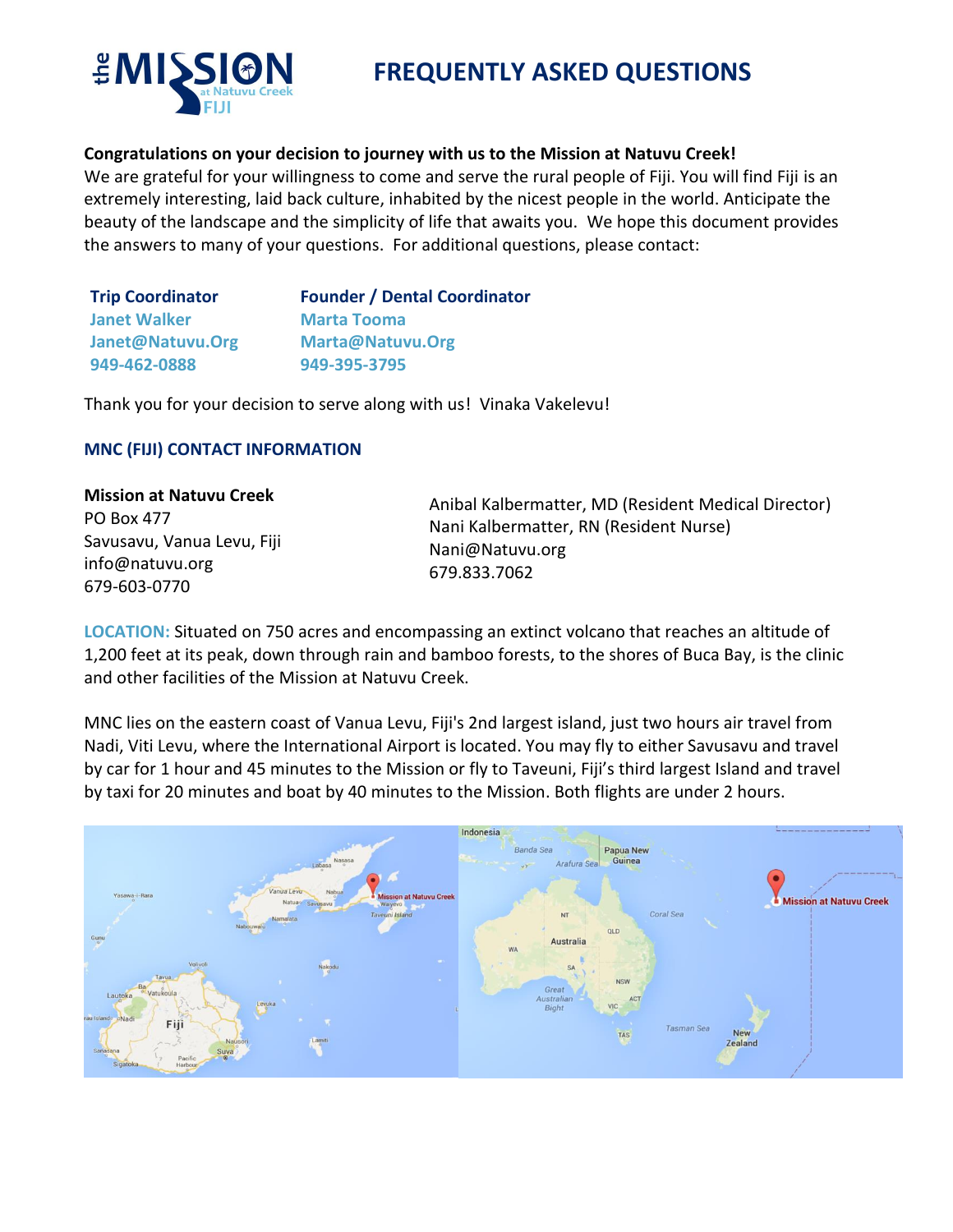**PROGRAM OFFICE:** The Program Office on the 1st floor of the Medical Clinic at the front desk.

**MAIL:** Mail delivery is very unpredictable, especially during short trips because it is delivered to Savusavu and must be picked up there  $-1 \frac{1}{2}$  hours each way  $-3$  hours by bus. Mail from the states can take 2 -3 weeks to arrive to Savusavu. You may purchase post cards and mail them home – they will most likely arrive after you return, but are fun for friends and family to receive.

**INTERNET/CELL PHONES:** The Mission has unlimited high speed WI-FI access for a that is included in the cost of your stay. You may want to purchase a Vodafone "Flashnet" at the airport for approx. \$49 FJD with 8 GB of data for use at the airports (while waiting for flights) or anywhere in Fiji outside of the Mission. There is a place to purchase a phone for use in Fiji right outside customs. Vodafone also offers a FREE SIM card to all tourists which can be used in unlocked phones.

**OPEN AIR DINING FACILITY AND POOL:** Between the clinic and the ocean is a beautiful thatch dining area with a modern commercial kitchen. Adjacent to the dining area is a swimming pool that is the perfect place to relax after a long day in the clinic.

**LODGING:** Located on the second floor of the Clinic with an outside staircase there are 4 suites with queen beds and one "family suite" with 2 bunk beds. Each suite has its own bathroom and the dorm rooms have their own bathrooms. We have two "Mission Homes" on the beach, with either individual queen suites with private bath, or rooms with shared baths.

**LAUNDRY:** We recommend bringing clothes that can be worn more than once without needing to be cleaned. An example of this type of clothing is light material such as board shorts for swimming. We do have laundry facilities for your use as much as you need. There is a minimal charge of \$5 FJD per load.

**HOUSE SECURITY**: Other than physical dangers inherent to tropical regions, there are historically no security dangers that surround the Mission. Please refer to the guidelines for directions on leaving the campus.

**FIRE SAFETY:** During the event of a fire emergency, you should make your their way towards the beach directly in front of the mission.

**POLICIES:** There are volunteer guidelines and rules that must be signed by each volunteer prior to takeoff. They are common sense reminders about interacting with others with a few additional rules adapted for the culture.

**MEALS:** Meals are served at the Cafeteria three times a day unless otherwise mentioned. Approximate breakfast time is from 7:30am to 8:30 am, following worship with the staff (optional) from 7:00 am to 7:30 am. Lunch is at 1:00pm and dinner is at 7:00pm. Vegetarian meals are prepared by the kitchen staff and include a healthy selection of local fruit and vegetables. Fish is served from time to time.

**REQUIRED TRAVEL DOCUMENTATION:** If you are a U.S. citizen, you will need a valid passport for entry into a foreign country and upon return to the United States. **Passports must be valid three**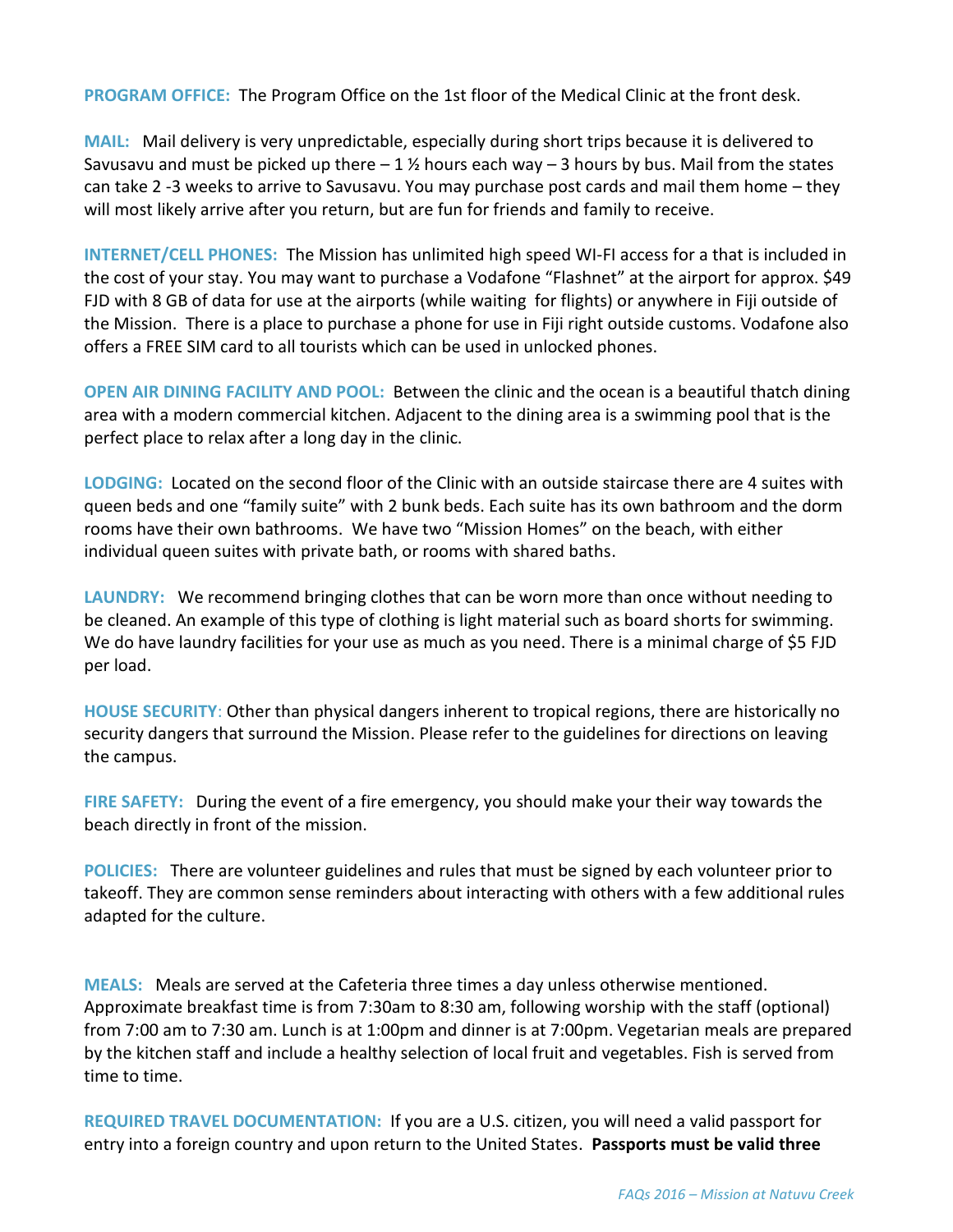**months beyond your intended departure date** and have one to two blank pages remaining. We recommend six months expiration to be on the safe side. Allow sufficient time to have your application processed if you are applying for a new passport or renewing an expired passport. Visit www.travel.state.gov for more details. Visas are required for citizens of Kenya, Tanzania, Uganda, and Egypt. Travelers who are 17 years old or younger, when traveling with a sole parent, should carry a notarized letter of permission to leave the country signed by the absent parent. If you are not a U.S. citizen, please check with the embassy of the country you are visiting for information on documentation requirements.

**ARRIVING IN FIJI:** After your 11 hour flight from Los Angeles, you must go through customs with a filled out arrival form. Please use the line to the left of the customs counter for domestic connecting flight passengers. After retrieving checked baggage, you will proceed through the agriculture check. Then, go straight to the domestic flight counter adjacent to the arrival terminal. Go outside the airport to the curb and follow the sidewalk to the right where there is the departure terminal. The second flight will take 1 hour 15 minutes to Taveuni or Savusavu and from there taxi's will meet you and take you to the final leg of the trip which is a 20 minute drive and 40 minute boat ride to the Mission from Taveuni or a 1 hour 45 minute drive from Savusavu.

**RETURNING TO THE U.S.:** The same travel mediums will be used for your return home to the U.S.

## **INTERNATIONAL AIRPORTS:**

Los Angeles International Airport-Los Angeles, CA 90045 Nadi International Airport-Nadi Fiji

**WEATHER:** Fiji is located in the tropical band of the South Pacific, so Fiji weather comprises a tropical maritime climate without extremes in temperature. Temperature ranges are very moderate, with only slight changes from one day to another and from one season to another. The hot summer season falls in January, February and March and generally is not more than 5 degrees hotter than the cool 'winter' season of July and August and September. The summer season is also the more humid time of the year, so can feel hotter in spite of the minimal temperature degree difference. The wet 'summer' season is November to April and one can expect a greater number of tropical downpours at this time compared with other months of the year. For more details on Fiji's climate and weather forecasts visit the Fiji Meteorological Service Online at http://www.met.gov.fj

|                                | Fiji Summer (Jan, Feb, March): Average Air Temperatures: 23 - 30°C 73 - 86°F |  |
|--------------------------------|------------------------------------------------------------------------------|--|
|                                | Average Water Temperatures: 27 - 29°C 80 - 84°F                              |  |
| Fiji Winter (July, Aug, Sept): | Average Air Temperature: 20 - 26°C 68 - 79°F                                 |  |

Average Water Temperatures: 25 - 27°C 77 - 80°F

**ELECTRICITY:** The electrical current in Fiji is 240 volts AC 50 Hz. Fiji has three pin power outlets identical to Australia and New Zealand. If your applications are 110v check for a 110/240v switch; if there is none you will need a converter. These can be purchased at the Nadi airport or locally if you forget. The Mission has Australian outlets that could burn out older American made electronics. (Except computers, which have built in transformers). We have some American outlets, but they only work during limited generator hours. A



*FAQs 2016 – Mission at Natuvu Creek*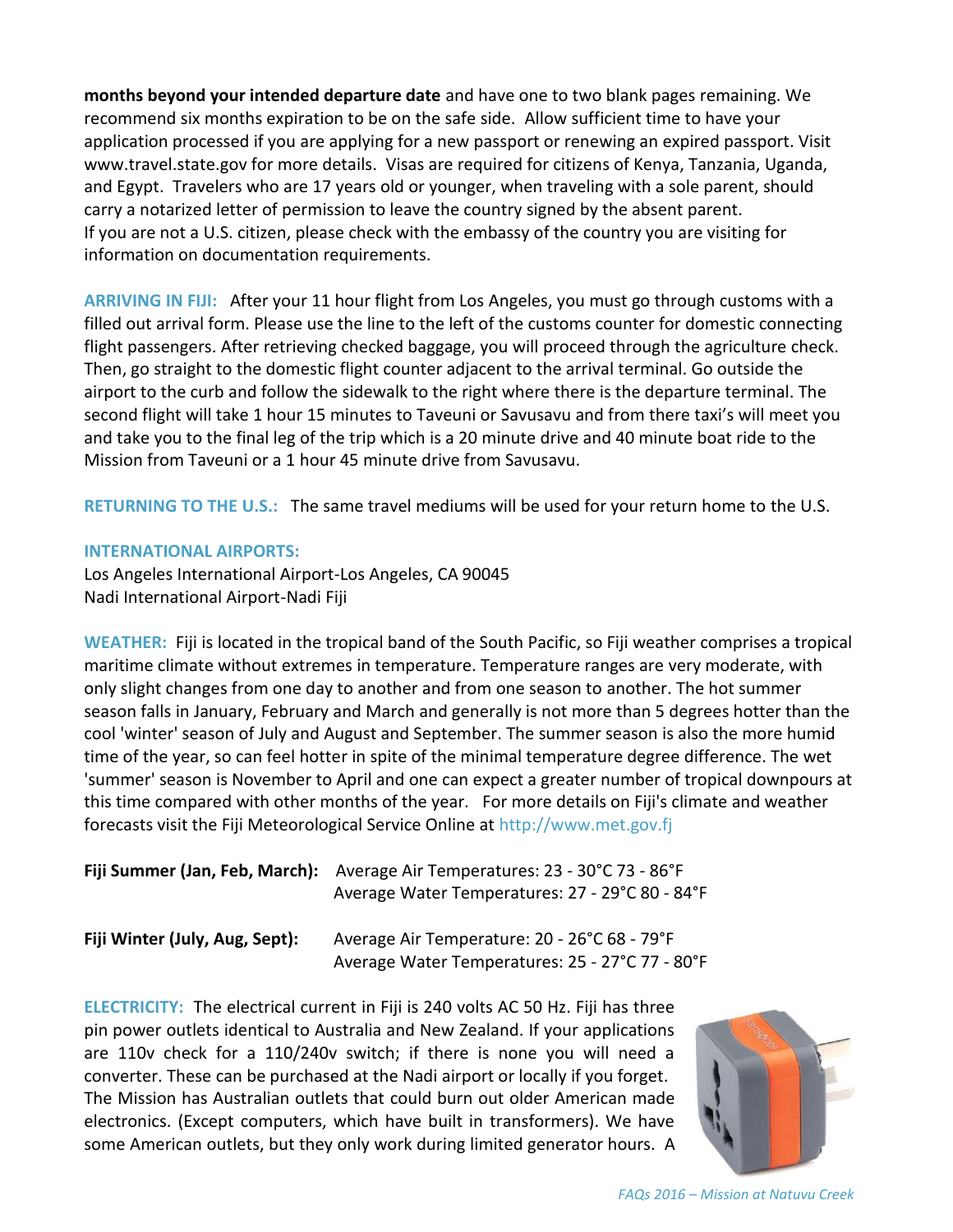\$10 investment in a converter that can be purchased at any travel store or store that carries travel goods (even Walmart!) is well worth the investment.

**POWER:** The Mission is truly "off the grid" and run by diesel powered generators and batteries. From 8:30 am to 1:00 pm and often from 7:00 pm to 9:00 pm the generator will be on and charging the batteries. All outlets and electronics can be used during those hours – including washing machines and dryers, blenders, irons, etc. While on batteries, we ask you to please consider using only necessary lights and electronics. All larger electronics and machinery must be turned off so as not to damage the battery system. During these hours only the 240 volt outlets will work. Thank you for your consideration. Please ask if you are unsure about what can be used while we are using the battery system.

**TIME ZONES:** When it is 9:00 am in Fiji, it is: 1:00 pm Los Angles the previous day or 4:00 pm New York the previous day. When your country is on daylight savings add one hour to the above time. Between November and February, Fiji time moves forward one hour with daylight savings time.



**TELECOMMUNICATIONS:** The international country IDD code for Fiji is 679. There are no area codes. When dialing any part of Fiji from overseas: Access code (679) plus the Fiji subscriber number. Vodafone Fiji Limited, a subsidiary of Telecom Fiji Ltd, operates a GSM digital mobile communication service. It has roaming agreements with Australian (GSM) operators namely Telstra, OPTUS and Vodafone Pty, and New Zealand operator - BellSouth plus UK operator Vodafone Ltd UK. All mobile customers are advised to check with their network operators for their roaming status before traveling to Fiji. To find out if you can roam in Fiji with your GSM handset, visit the Vodafone website http://www.vodafonefiji.com for the latest information.

**HEALTH**: Fiji is free from malaria, yellow fever and major tropical diseases that are endemic to most tropical countries. We do recommend you drink only bottled water away from the Mission or 5 star hotels. Please use bug spray liberally as Dengue Fever, while remote, does exist. The Mission is free of standing water where the mosquitos tend to breed, but villages and the jungle are happy breeding grounds. To date we have had only a few minor cases of dengue fever with hundreds of visitors.

**WATER**: **STAY HYDRATED!** With the heat, humidity and activity, it's easy to become dehydrated. Drink plenty of water (the Mission water filtration system gives us safe and delicious water. Away from the Mission, drink bottled water). Bring a good sized refillable water bottle and keep it filled!

**DENGUE FEVER:** Through public education and a clean-up campaign, which reduced the number of vector mosquitoes, Dengue Fever is well controlled, affecting mostly locals. The symptoms of "break bone fever" are nausea, headaches, sore throat, pain in the joints, chills, and a rash. There's no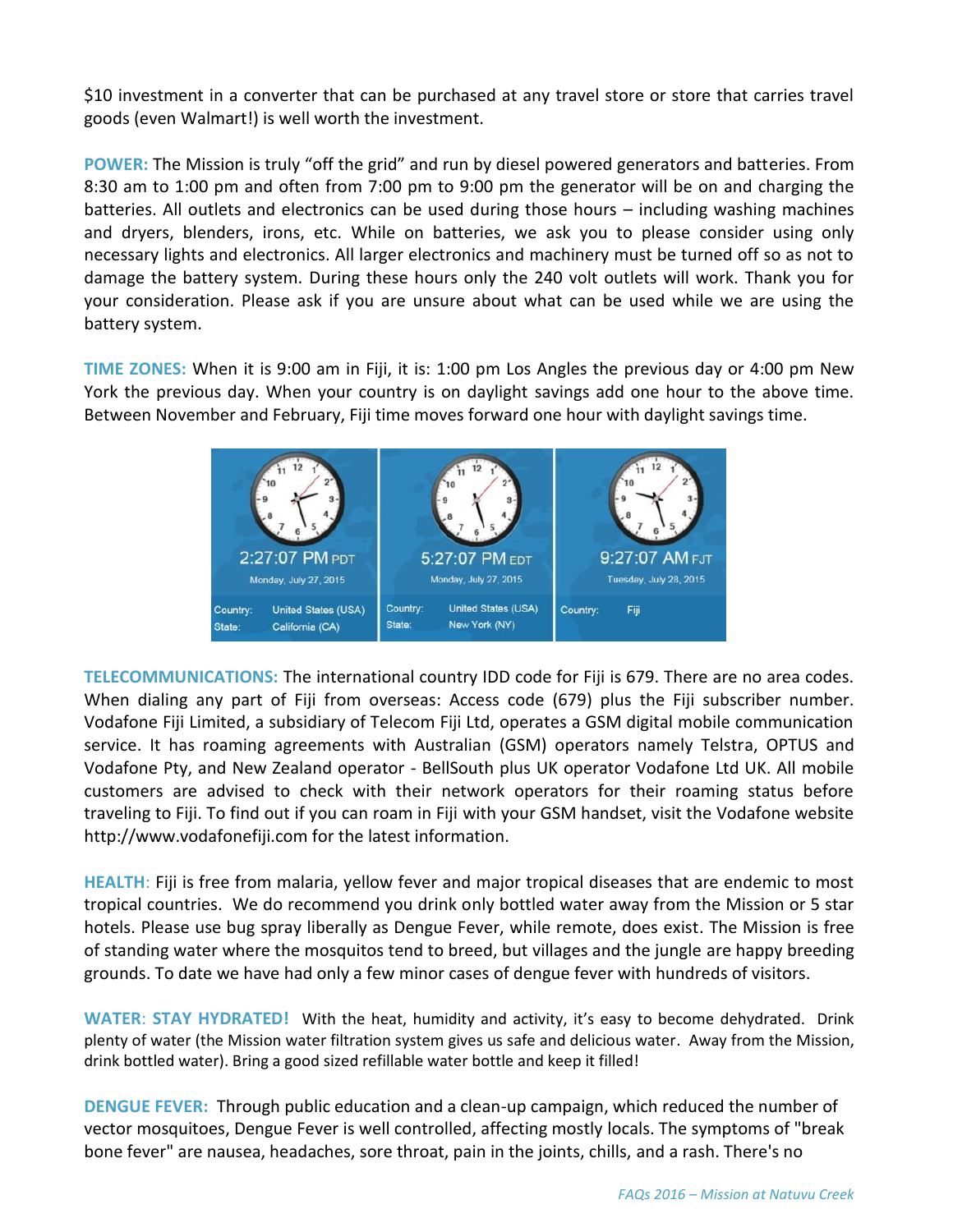vaccine. If affected, you must wait for the fever to subside after five to 15 days. Drink lots of water but don't take aspirin (which can cause complications). While the chances of contracting Dengue Fever are highly unlikely, please bring bug repellent. The Mission sells natural lemongrass bug repellent for \$25FJD/\$12.50 USD for an 8 oz. bottle.

**VACCINATIONS:** Yellow Fever and Cholera vaccinations are only required if coming from an infected area as designated by the World Health Organization. Yellow Fever vaccination certificate is required for travelers over 1 year of age coming from an infected area.

**PHYSICAL REQUIREMENTS:** You must be in good physical and mental health. Any physical condition requiring special attention, diet, or treatment must be considered before confirming your trip to MNC. While we cannot cater to individual dietary restrictions we want to be aware of any lifethreatening options and are happy to make sure you know what is in every meal.

**SPECIAL NEEDS TRAVELERS:** It is strongly recommended people requiring assistance be accompanied by a companion who is capable of and totally responsible for providing assistance.

**MEDICAL INSURANCE:** Medical services are free of charge in Fiji so no Medical Insurance is necessary while in Fiji. Proof of Medical Insurance should still be carried for the out of the ordinary situation.

**MEDICAL SERVICES:** While at the Mission we will strive to take great care of you should you need medical care, but please know we are an outpatient clinic only and so advise caution while on adventures!

**TYPICAL LUGGAGE ALLOWANCE:** The airlines allow up to one bag (50 lbs.) per passenger for check-in and one total dimensions of the bag must not exceed 115cm (45in) and one carry on of 7kg (15 lbs.). We strive to get an extra allowance of 7kg for our volunteers as many are bringing supplies, but cannot guarantee it. PLEASE PACK LIGHTLY.

**FIRST AID TYPE OF MEDICATIONS (for your suitcase):** There are no nearby stores for picking up a 'few things' especially items such as: Antibiotic ointment (Neosporin/Bacitracin) and Antiseptic (Hydrogen peroxide/Betadine) in case you get cut by the coral. Cortisone ointment, Antihistamine, Imodium/Pepto-Bismol, Bug Spray/Lotion are all very hard to buy in Fiji. We appreciate you bringing these and then donating any unused items to the clinic upon departure.

**ATTIRE:** Bring a light, tropical wardrobe, keeping in mind that modesty is appreciated at the mission. Modest (1 piece) bathing suits, shorts of a modest length or capris, lightweight pants, T-shirts and tank tops (non-spaghetti strap), etc. Please bring appropriate attire for church services on Saturday. No t-shirts with offensive slogans. **Please bring scrubs if you are working in the clinic.** You will discover "sulus" (known also throughout the Pacific as pareau, lavalava or sarong) soon after you arrive. The wrap-around "sulu" is Fiji's most distinctive and versatile form of dress. There are at least ten different ways in which it can be used, even for evening wear.

A recommended packing list is attached at the end of this document for your convenience. **THINGS NOT TO BRING:** Hair Dryers or Straighteners, Irons.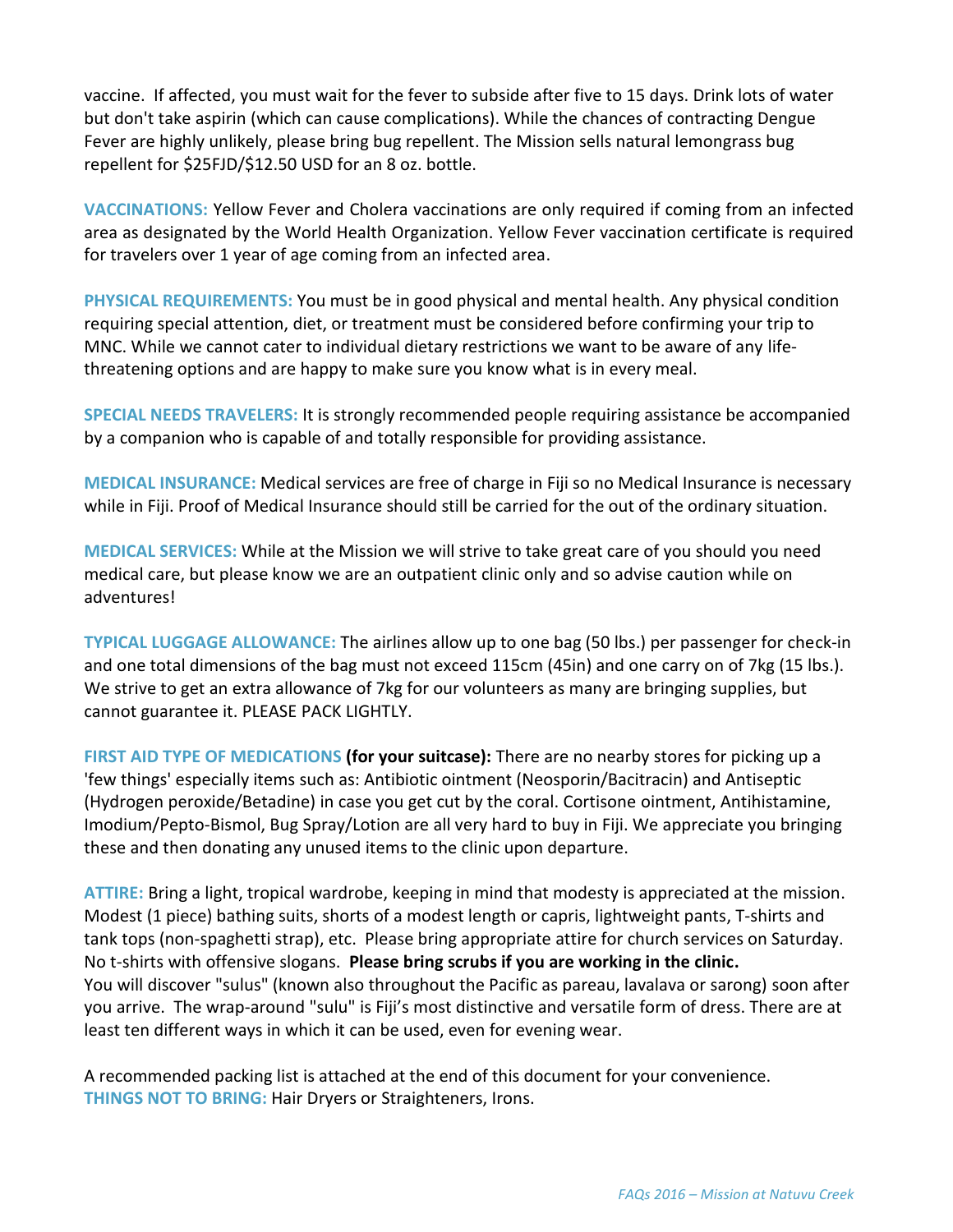**MISSION CANTEEN:** To serve our visitors, the local community, and to raise funds for the clinic, the Mission store offers toiletries and other basic necessities; produce, staples, and snack foods; crafts from the local communities (such as woven baskets, purses, and mats); and Mission souvenirs including t-shirts, hats, etc.

**PERSONAL FINANCES:** It is not necessary to have large amounts of cash while staying at the Mission. There is not much to buy within walking distance of the Mission with the exception of small snacks or soda. The Mission does have a credit card machine and can take payment for any extra activities you may enjoy or if you would like to give a gift to the staff which will go toward their Christmas Fund. The amount of money you bring should depend on the souvenirs you want to bring back. T-shirts, machetes and sulus run up to \$25 USD each and can be bought at least two places during your trip. Many vendors will take a credit card and if you are diving or staying somewhere else along the way credit cards are readily accepted.

**CULTURAL ACTIVITIES/LOCAL ADVENTURES:** Cultural Activities you may experience with Siwa – our adventure coordinator – include a hike to the Cannibal caves, the top of the volcano, visiting a village, kayaking, snorkeling, machete'ing or a traditional Lovo Feast.

**CHURCHES:** The Seventh-Day Adventist Church at Vatuvonu Elementary School, Vunikura Catholic Church, and the Loa Methodist Church are all within walking distance.

**DINING OUT:** There are no restaurants in our immediate area, but if you travel to Taveuni or Savusavu during your visit, a lunch "out" is a great way to enjoy the local cuisine with the locals and other tourists. Extra boat/van costs will be incurred.

**SHOPPING:** There are a few villages you may visit that offer their arts and crafts for purchase. The day of the return flight usually allows for some time to get all of your shopping needs taken care of around the town of Nadi or at the airport.

**TIPPING:** is not encouraged in Fiji – especially at the Mission. Please do not under any circumstances tip or give gifts to individuals without the Medical Director's permission. You may, however, give a gratuity that will go toward the staff Christmas Fund and shared by all staff members.

**ETIQUETTE IN A FIJIAN VILLAGE:** When visiting a village it is customary to present a gift of yaqona, which is also known as kava. It is presented to the Turaga ni Koro, the executive head of the village. The presentation is usually in his house and will generally be attended by some of the older men who happen to be in the vicinity at the time and can quickly turn into a social occasion. Pounded into powder, the yaqona will be mixed with water and served.

## **IMPORTANT TIPS ABOUT VISITING VILLAGES:**

- Dress modestly and respectfully. Remove hats in village.
- Always remove your shoes before entering any house or other building.
- Stay with your assigned host. If other villagers ask you to eat or accompany them, politely note you are with your host. Remember, Fijians will, out of custom, always ask you to eat with them or share whatever they have.
- Speak softly. Raised voices are interpreted as expressing anger.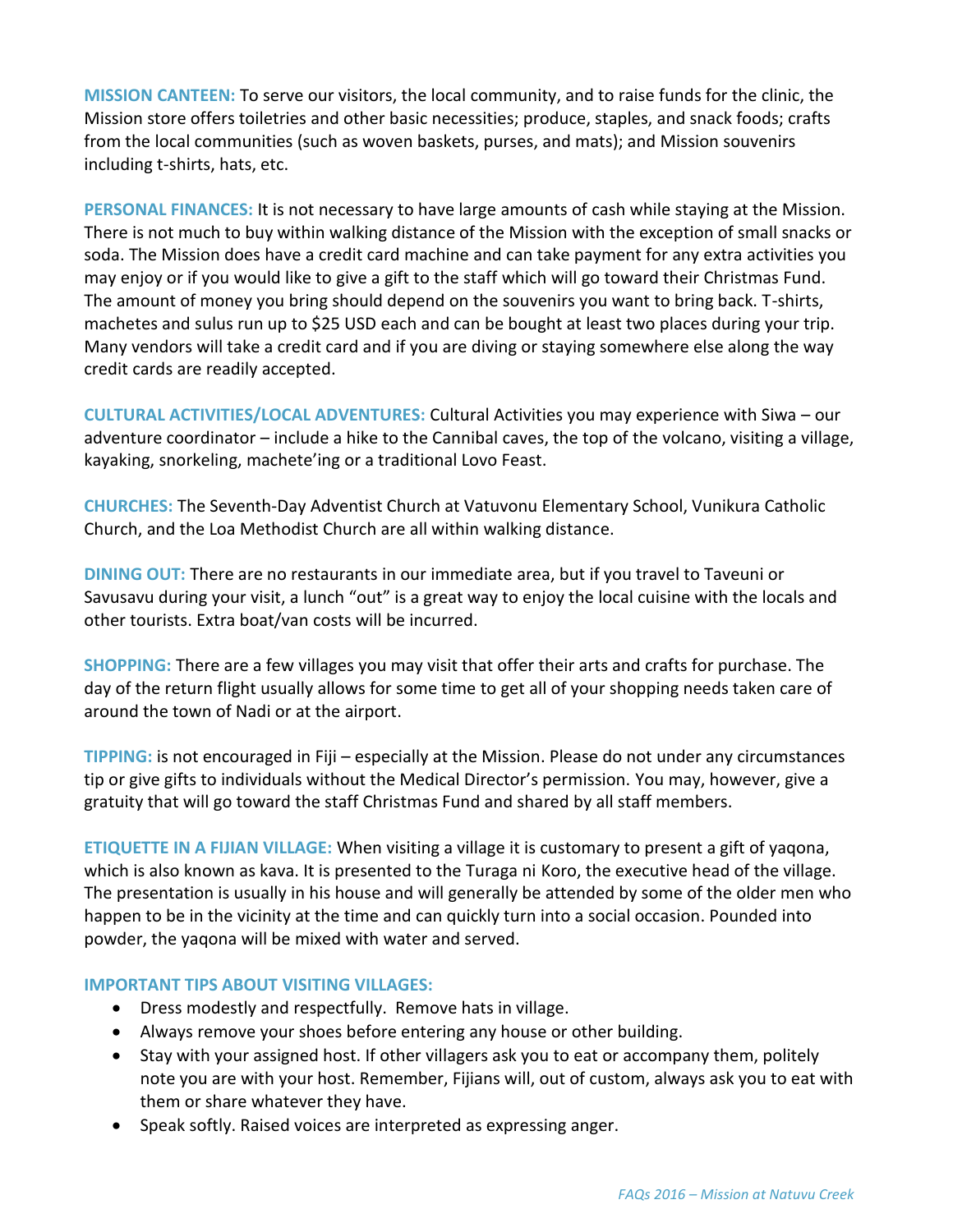Show respect, but be cautious with praise. If you show too much liking for an object, then the Fijians will feel obliged to give it to you as a gift, whether they can afford to or not.

You will find some villages more traditional than others, especially those distant from towns and urban centers. Remember, Fijians are not judgmental of other people and will rarely express a negative opinion. However, you will find that the more you respect their customs, the warmer your village welcome will be.

**SAY IT IN FIJIAN:** Almost everyone in Fiji speaks English - as it is the official language, but the Fijian language is preserved and widely spoken in many different dialects. Almost everyone is bilingual and many Fijian terms are included in everyday English usage. It is handy to know some of the more common words and phrases, and the Fijians will be delighted to know you picked up some of their language. Fijian pronunciation is similar to English, but with a few changes to the phonetic alphabet. Below is a brief guide, which will bring you close to the correct pronunciations. The best way to learn, since there are many subtleties, is to have a Fijian instruct you and then listen closely. Our staff will love helping you learn their dialects and language.

**PRONUNCIATION:** "a" is "ah" as in father, but shorter. The correct pronunciation of Nadi, is closer to "Nahn-di" than "Nan-di". "b" is "mb" as in bamboo. you'll hear "bula" or "hello" many times. You may notice the slight humming "m", almost silent at the beginning. When something precedes the "b", then the "m" sound becomes more pronounced. The formal "hello", Ni Sa Bula, is pronounced "ni sahm" boola". "c" is "th" as in "this". So "moce" meaning goodbye is pronounced "moe-they". "d" is "nd" as in candy. "g" is "ng" as in singer. "i" is"i" as in sit or "ee" as in routine. "o" is "ngg" as in finger. The island of Beqa is pronounced "Mbeng-gah". "u" is"oo" as in bamboo or "u" as in put.

| <b>English</b>   | <b>Fijian</b>                      | <b>English</b>     | <b>Fijian</b>                       |
|------------------|------------------------------------|--------------------|-------------------------------------|
| good<br>morning  | ni sa yadra (ni sah yan dra)       | quickly            | vale/bure (valey/mburey)            |
| hello!           | bula(mbula)                        | house              | vale lailai (vale lie lie)          |
| goodbye          | ni sa moce (ni sa mothey)          | toilet             | lako mai (la ko my)                 |
| please           | yalo vinaka (yalo vee naka)        | come               | lako tani (la ko tanee)             |
| excuse me        | tulou (too low)                    | go                 | kauta mai (ka ou tah my)            |
| yes thank<br>you | io (ee-o)                          | bring one more     | dua tale (ndua ta lay)              |
| no               | vinaka (vee naka)                  | one                | dua (ndua)                          |
| eat              | sega (senga)                       | two                | rua na cava oqo (na thava on<br>go) |
| village          | kana (kana)                        | what is this drink | gunu (goo noo)                      |
| lady             | koro marama turaga (tu rang<br>ah) | coconut            | niu (new)                           |
| mister           | vaka lailai (vaka lie lie)         | I want             | au vinakata (aoo vina kahta)        |
| little           | vaka levu (vaka ley vu)            | church             | vale ni lotu (vahle nee lohtoo)     |
| plenty           | vaka totolo (vaka toe toe lo)      | shop               | sitoa (seetoah)                     |

## **COMMON WORDS AND PHRASES:**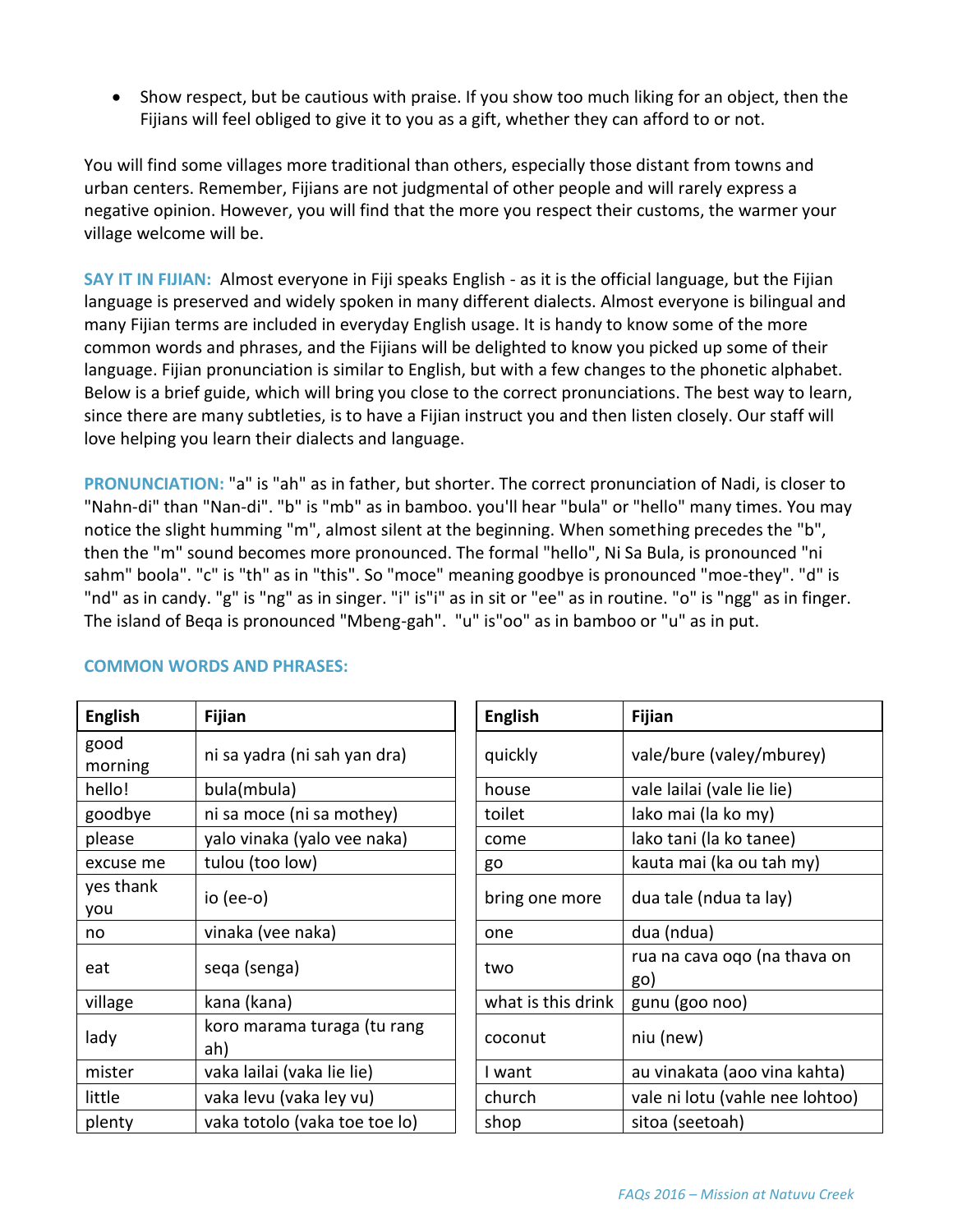#### **TRADITIONAL DRESS - SULUS:**

#### **For Women**

## **Halter -Neck**

Place one corner over-shoulder and wrap around body to tie behind neck



## **One Shoulder Style**

Place one corner over shoulder and right around body to back tie corners



#### **For Men**

Wrap around body very tight, tuck one corner over and then the other one in and roll the cloth to hold firm. Make corners at front and tie firmly.



WE STRIVE TO COMMUNICATE THE LIFE CHANGING MESSAGE OF JESUS CHRIST BY PROVIDING COMPETENT, COMPASSIONATE HEALTH CARE ACCORDING TO THE PRINCIPLES OF GOOD HEALTH ARE REVEALED IN THE BIBLE.